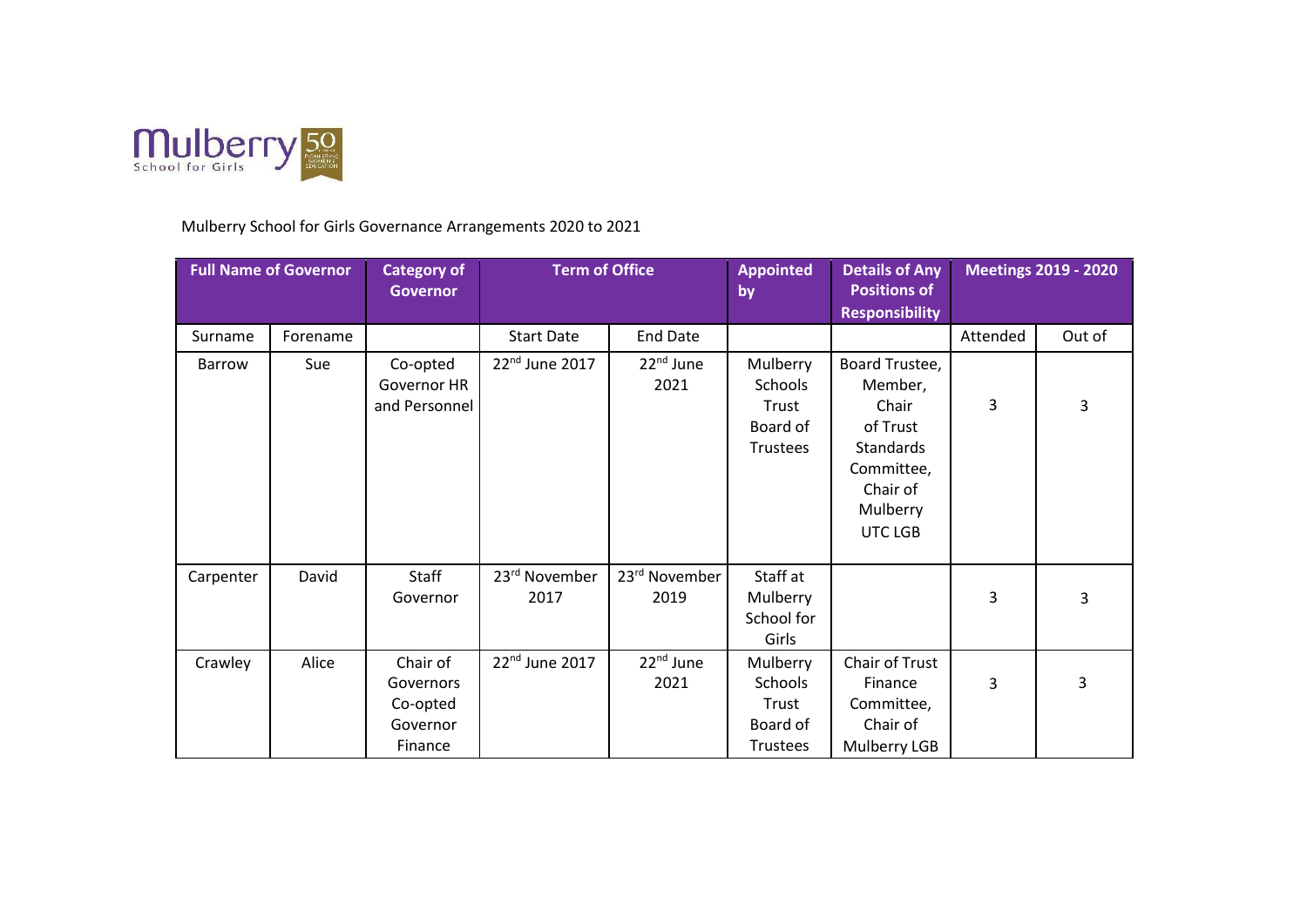| Hussain    | Imam Hafiz | Parent      | 23rd November               | 23rd November             | Elected by         |                      |                |                |
|------------|------------|-------------|-----------------------------|---------------------------|--------------------|----------------------|----------------|----------------|
|            |            | Governor    | 2017                        | 2021                      | Parents            |                      |                |                |
|            |            |             |                             |                           |                    |                      | $\overline{2}$ | 3              |
| Khan       | Sabina     | Parent      | 3rd December                | 3rd December              | Elected by         |                      | <b>NA</b>      | <b>NA</b>      |
|            |            | Governor    | 2020                        | 2024                      | Parents            |                      |                |                |
|            |            |             |                             |                           |                    |                      |                |                |
| Kouloufoua | Tombany    | Co-opted    | 1 <sup>st</sup> September   | 1 <sup>st</sup> September | Mulberry           |                      | <b>NA</b>      | <b>NA</b>      |
|            |            | Governor    | 2020                        | 2024                      | Schools            |                      |                |                |
|            |            | Finance and |                             |                           | <b>Trust Board</b> |                      |                |                |
|            |            | Project     |                             |                           | of Trustees        |                      |                |                |
|            |            | Management  |                             |                           |                    |                      |                |                |
| Laws       | Peter      | Co-opted    | 4th October                 | 4th October               | Mulberry           |                      |                |                |
|            |            | Governor    | 2018                        | 2022                      | Schools            |                      | $\overline{2}$ | 3              |
|            |            | Finance and |                             |                           | Trust              |                      |                |                |
|            |            | Education   |                             |                           | Board of           |                      |                |                |
|            |            |             |                             |                           | Trustees           |                      |                |                |
| Mortuza    | Aniqa      | Co-opted    | 12 <sup>th</sup> March 2020 | 12 <sup>th</sup> March    | Mulberry           |                      | $\overline{2}$ | $\overline{2}$ |
|            |            | Governor    |                             | 2024                      | Schools            |                      |                |                |
|            |            | Law         |                             |                           | Trust              |                      |                |                |
|            |            |             |                             |                           | Board of           |                      |                |                |
|            |            |             |                             |                           | Trustees           |                      |                |                |
| Ogden      | Vanessa    | Headteacher | Ex-Officio                  | $Ex -$ Officio            |                    | Trustee, CEO         |                |                |
|            |            | $/$ CEO     |                             |                           |                    | Mulberry             | 3              | 3              |
|            |            |             |                             |                           |                    | <b>Schools Trust</b> |                |                |
| Rahim      | Uzma       | Co-opted    | 22nd June 2017              | 22 <sup>nd</sup> June     | Mulberry           |                      |                |                |
|            |            | Governor    |                             | 2021                      | <b>Schools</b>     |                      |                |                |
|            |            | Community   |                             |                           | Trust              |                      | 2              | 3              |
|            |            |             |                             |                           | Board of           |                      |                |                |
|            |            |             |                             |                           | Trustees           |                      |                |                |